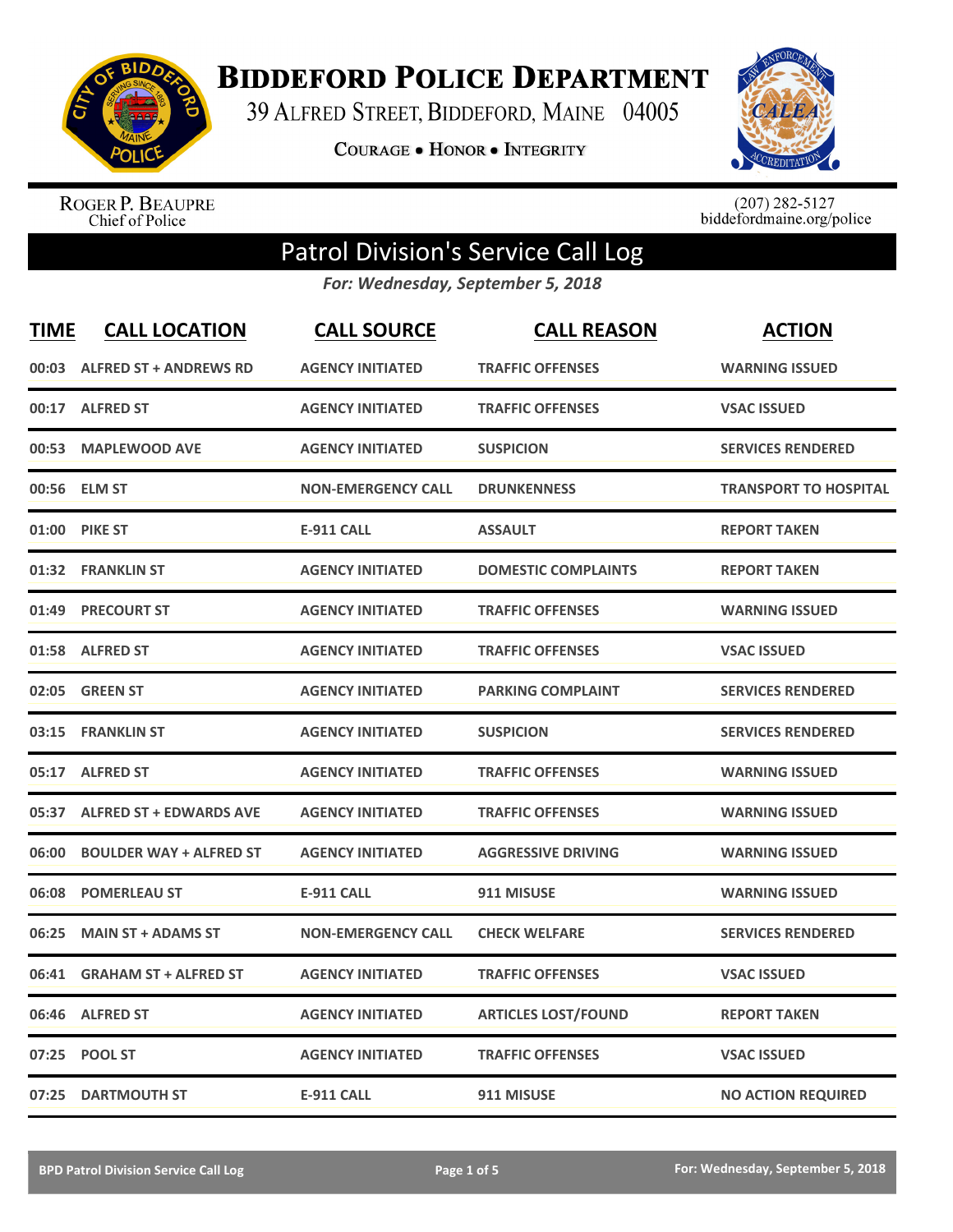| <b>TIME</b> | <b>CALL LOCATION</b>                                                                                                                                                    | <b>CALL SOURCE</b>        | <b>CALL REASON</b>            | <b>ACTION</b>            |
|-------------|-------------------------------------------------------------------------------------------------------------------------------------------------------------------------|---------------------------|-------------------------------|--------------------------|
|             | 07:38 POOL ST                                                                                                                                                           | <b>AGENCY INITIATED</b>   | <b>TRAFFIC OFFENSES</b>       | <b>VSAC ISSUED</b>       |
|             | 07:58 POOL ST                                                                                                                                                           | <b>AGENCY INITIATED</b>   | <b>TRAFFIC OFFENSES</b>       | <b>VSAC ISSUED</b>       |
| 08:03       | <b>GRAHAM ST</b>                                                                                                                                                        | NON-EMERGENCY CALL        | <b>ARTICLES LOST/FOUND</b>    | <b>REPORT TAKEN</b>      |
|             | 08:29 POOL ST                                                                                                                                                           | <b>AGENCY INITIATED</b>   | <b>TRAFFIC OFFENSES</b>       | <b>WARNING ISSUED</b>    |
|             | 08:33 POOL ST                                                                                                                                                           | <b>AGENCY INITIATED</b>   | <b>TRAFFIC OFFENSES</b>       | <b>WARNING ISSUED</b>    |
|             | 08:33 PIKE ST<br>OFFENDER: JUVENILE  AGE: 16  RESIDENT OF: BIDDEFORD, ME<br><b>CHARGE: ASSAULT</b><br><b>CHARGE: CRIMINAL MISCHIEF</b><br><b>CHARGE: PROBATION HOLD</b> | <b>NON-EMERGENCY CALL</b> | <b>JUVENILE OFFENSES</b>      | <b>ARREST(S) MADE</b>    |
|             | 08:35 FOSS ST                                                                                                                                                           | <b>AGENCY INITIATED</b>   | <b>PARKING COMPLAINT</b>      | <b>SERVICES RENDERED</b> |
|             | 08:47 POOL ST                                                                                                                                                           | <b>AGENCY INITIATED</b>   | <b>TRAFFIC OFFENSES</b>       | <b>VSAC ISSUED</b>       |
| 08:48       | <b>POOL ST</b>                                                                                                                                                          | <b>E-911 CALL</b>         | <b>SUSPICION</b>              | <b>NEGATIVE CONTACT</b>  |
| 08:54       | <b>MAIN ST</b>                                                                                                                                                          | <b>NON-EMERGENCY CALL</b> | <b>ARTICLES LOST/FOUND</b>    | <b>SERVICES RENDERED</b> |
| 08:59       | <b>ALFRED ST</b>                                                                                                                                                        | <b>WALK-IN AT STATION</b> | <b>COURT ORDERED CHECK IN</b> | <b>SERVICES RENDERED</b> |
|             | 09:18 ALFRED ST                                                                                                                                                         | <b>WALK-IN AT STATION</b> | <b>COURT ORDERED CHECK IN</b> | <b>SERVICES RENDERED</b> |
|             | 09:27 ALFRED ST                                                                                                                                                         | <b>NON-EMERGENCY CALL</b> | <b>TRESPASSING</b>            | <b>FIELD INTERVIEW</b>   |
| 09:35       | <b>ORCHARD ST</b>                                                                                                                                                       | <b>WALK-IN AT STATION</b> | <b>PAPERWORK</b>              | <b>SERVICES RENDERED</b> |
|             | 09:38 CRESCENT ST + JEFFERSON ST                                                                                                                                        | <b>AGENCY INITIATED</b>   | <b>ANIMAL COMPLAINT</b>       | <b>SERVICES RENDERED</b> |
|             | 10:01 ALFRED ST                                                                                                                                                         | <b>AGENCY INITIATED</b>   | <b>DRUG BOX</b>               | <b>SERVICES RENDERED</b> |
|             | 10:02 WILSON ST                                                                                                                                                         | <b>NON-EMERGENCY CALL</b> | <b>ANIMAL COMPLAINT</b>       | <b>SERVICES RENDERED</b> |
|             | 10:27 ALFRED ST                                                                                                                                                         | <b>WALK-IN AT STATION</b> | <b>COURT ORDERED CHECK IN</b> | <b>SERVICES RENDERED</b> |
|             | 10:31 ALFRED ST                                                                                                                                                         | <b>AGENCY INITIATED</b>   | <b>PAPERWORK</b>              | <b>PAPERWORK SERVED</b>  |
|             | 10:53 POOL ST                                                                                                                                                           | <b>AGENCY INITIATED</b>   | <b>TRAFFIC OFFENSES</b>       | <b>VSAC ISSUED</b>       |
|             | 10:57 WEST CUTTS ST                                                                                                                                                     | <b>NON-EMERGENCY CALL</b> | <b>SUSPICION</b>              | <b>SERVICES RENDERED</b> |
|             | 11:02 MT VERNON ST                                                                                                                                                      | <b>AGENCY INITIATED</b>   | <b>ANIMAL COMPLAINT</b>       | <b>NEGATIVE CONTACT</b>  |
|             | 11:08 GUINEA RD                                                                                                                                                         | <b>AGENCY INITIATED</b>   | <b>TRAFFIC OFFENSES</b>       | <b>VSAC ISSUED</b>       |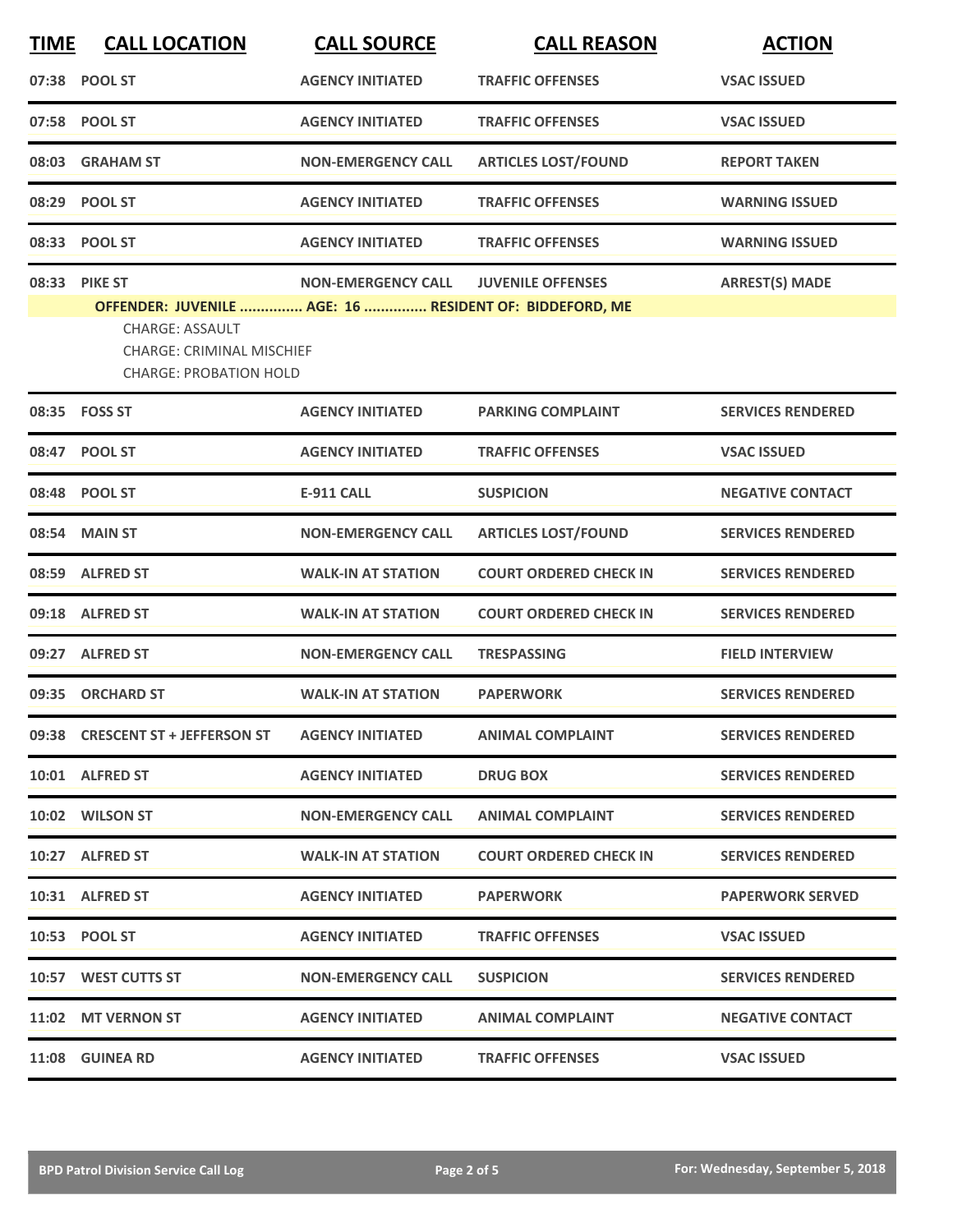## **TIME CALL LOCATION CALL SOURCE CALL REASON ACTION**

| 11:10 | POOL ST + FOSS ST                          | <b>AGENCY INITIATED</b>   | <b>TRAFFIC OFFENSES</b>                                      | <b>CITATION ISSUED</b>       |
|-------|--------------------------------------------|---------------------------|--------------------------------------------------------------|------------------------------|
|       |                                            |                           | OFFENDER: HANNAH L WHITE  AGE: 34  RESIDENT OF: PORTLAND, ME |                              |
|       | <b>CHARGE: FAILURE TO REGISTER VEHICLE</b> |                           |                                                              |                              |
| 11:17 | <b>ORCHARD ST</b>                          | <b>AGENCY INITIATED</b>   | <b>ANIMAL COMPLAINT</b>                                      | <b>NEGATIVE CONTACT</b>      |
| 11:25 | <b>GUINEA RD</b>                           | <b>AGENCY INITIATED</b>   | <b>TRAFFIC OFFENSES</b>                                      | <b>VSAC ISSUED</b>           |
|       | 11:57 WEST ST                              | <b>AGENCY INITIATED</b>   | <b>TRAFFIC OFFENSES</b>                                      | <b>WARNING ISSUED</b>        |
| 11:57 | <b>MEDICAL CENTER DR</b>                   | <b>AGENCY INITIATED</b>   | <b>PAPERWORK</b>                                             | <b>PAPERWORK SERVED</b>      |
|       | 12:05 HILLS BEACH RD                       | <b>NON-EMERGENCY CALL</b> | <b>CRIMINAL MISCHIEF</b>                                     | <b>REPORT TAKEN</b>          |
|       | 12:11 ALFRED ST                            | <b>WALK-IN AT STATION</b> | <b>COURT ORDERED CHECK IN</b>                                | <b>SERVICES RENDERED</b>     |
|       | 12:13 ALFRED ST                            | <b>WALK-IN AT STATION</b> | <b>COURT ORDERED CHECK IN</b>                                | <b>SERVICES RENDERED</b>     |
|       | 12:13 BIDDEFORD GATEWAY CTR                | <b>NON-EMERGENCY CALL</b> | <b>ARTICLES LOST/FOUND</b>                                   | <b>NO ACTION REQUIRED</b>    |
|       | 12:18 HILLS BEACH RD                       | <b>AGENCY INITIATED</b>   | <b>TRAFFIC OFFENSES</b>                                      | <b>VSAC ISSUED</b>           |
| 12:33 | <b>HILLS BEACH RD</b>                      | <b>AGENCY INITIATED</b>   | <b>ALL OTHER</b>                                             | <b>WARNING ISSUED</b>        |
| 12:39 | <b>ALFRED ST</b>                           | <b>AGENCY INITIATED</b>   | <b>PRO-ACTIVE RESPONSE TEAM</b>                              | <b>NEGATIVE CONTACT</b>      |
|       | 12:40 WENTWORTH ST                         | <b>NON-EMERGENCY CALL</b> | <b>SUSPICION</b>                                             | <b>SERVICES RENDERED</b>     |
| 12:47 | <b>MT VERNON ST</b>                        | <b>AGENCY INITIATED</b>   | <b>ANIMAL COMPLAINT</b>                                      | <b>SERVICES RENDERED</b>     |
|       | 13:04 OCEAN AVE + THIRD ST                 | <b>E-911 CALL</b>         | <b>ANIMAL COMPLAINT</b>                                      | <b>SERVICES RENDERED</b>     |
|       | 13:21 ALFRED ST + MARINER WAY              | <b>NON-EMERGENCY CALL</b> | <b>DISABLED VEHICLE</b>                                      | <b>VEHICLE TOWED</b>         |
|       | 13:38 HIGH ST                              | <b>AGENCY INITIATED</b>   | <b>CODES ENFORCEMENT</b>                                     | <b>REFERRED OTHER AGENCY</b> |
|       | <b>13:52 HILL ST</b>                       | <b>AGENCY INITIATED</b>   | <b>TRAFFIC OFFENSES</b>                                      | <b>WARNING ISSUED</b>        |
|       | 13:55 BUZZELL RD                           | <b>AGENCY INITIATED</b>   | <b>SEX OFFENDER REGISTRATION</b>                             | <b>REPORT TAKEN</b>          |
|       | 14:02 WEST ST                              | <b>AGENCY INITIATED</b>   | <b>TRAFFIC OFFENSES</b>                                      | <b>WARNING ISSUED</b>        |
|       | 14:03 ELM ST                               | <b>NON-EMERGENCY CALL</b> | <b>SHOPLIFTING</b>                                           | <b>CITATION ISSUED</b>       |
|       | 14:12 POOL ST                              | <b>NON-EMERGENCY CALL</b> | <b>MENTAL ILLNESS CASES</b>                                  | <b>SERVICES RENDERED</b>     |
|       | 14:22    FOSS ST                           | <b>WALK-IN AT STATION</b> | <b>SEX OFFENDER REGISTRATION</b>                             | <b>REPORT TAKEN</b>          |
|       | 14:29 ARROWWOOD DR                         | <b>WALK-IN AT STATION</b> | <b>SEX OFFENDER REGISTRATION</b>                             | <b>REPORT TAKEN</b>          |
|       | 14:35 CLIFFORD ST                          | <b>AGENCY INITIATED</b>   | <b>TRAFFIC OFFENSES</b>                                      | <b>VSAC ISSUED</b>           |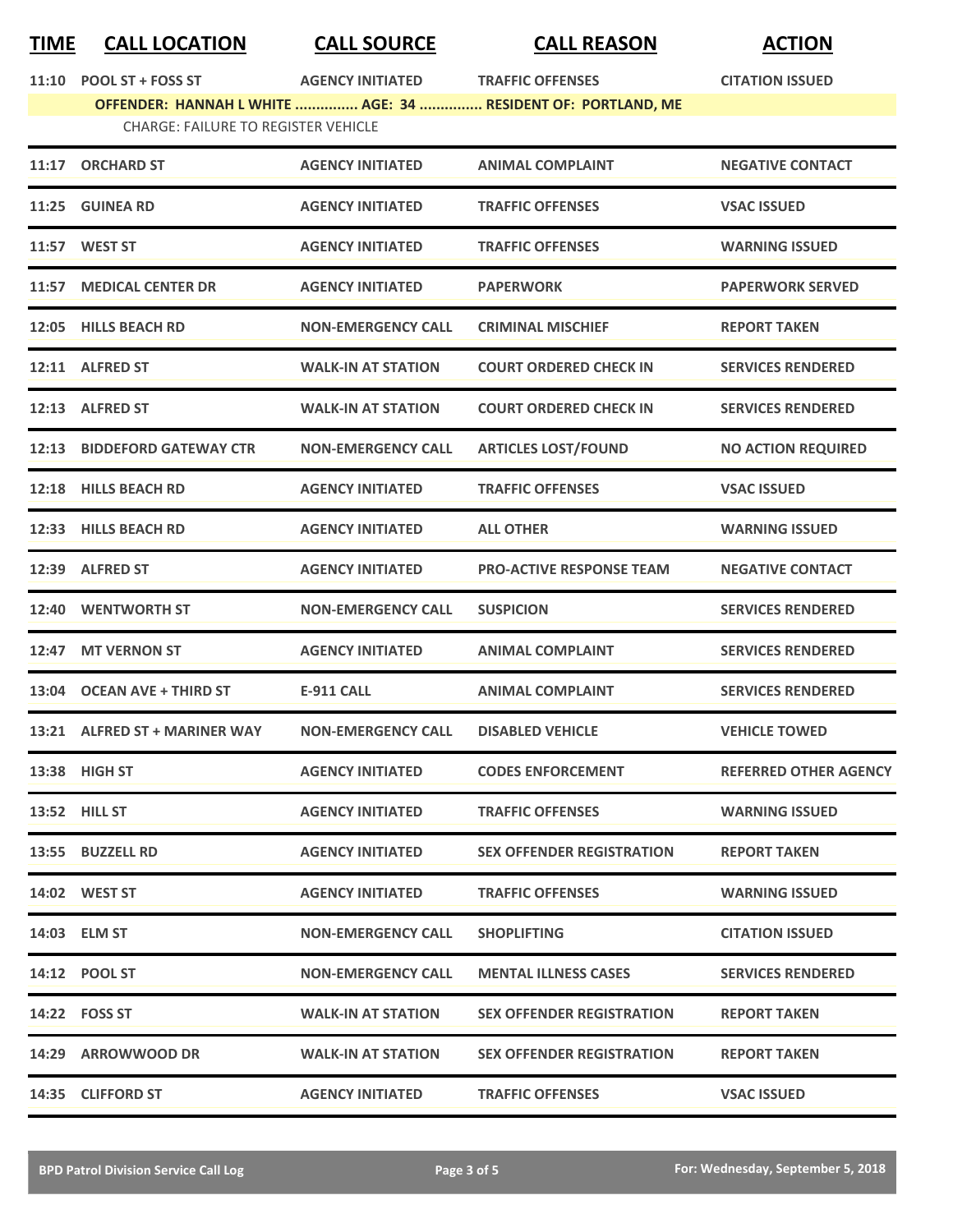| <b>TIME</b> | <b>CALL LOCATION</b>        | <b>CALL SOURCE</b>        | <b>CALL REASON</b>                   | <b>ACTION</b>             |
|-------------|-----------------------------|---------------------------|--------------------------------------|---------------------------|
|             | 14:42 WENTWORTH ST          | <b>NON-EMERGENCY CALL</b> | <b>ARTICLES LOST/FOUND</b>           | <b>GONE ON ARRIVAL</b>    |
| 14:46       | <b>MAPLEWOOD AVE</b>        | <b>AGENCY INITIATED</b>   | <b>DISTURBANCE / NOISE</b>           | <b>SERVICES RENDERED</b>  |
| 14:47       | <b>MORIN ST</b>             | <b>E-911 CALL</b>         | 911 MISUSE                           | <b>SERVICES RENDERED</b>  |
|             | 14:57 MOUNTAIN RD           | <b>NON-EMERGENCY CALL</b> | <b>PASS STOPPED SCHOOL BUS</b>       | <b>SERVICES RENDERED</b>  |
|             | <b>15:05 BEACH HOUSE LN</b> | <b>NON-EMERGENCY CALL</b> | <b>THEFT</b>                         | <b>REPORT TAKEN</b>       |
|             | 15:19 SPRUCE ST             | <b>E-911 CALL</b>         | 911 MISUSE                           | <b>NO ACTION REQUIRED</b> |
|             | 15:21 ALFRED ST             | <b>WALK-IN AT STATION</b> | <b>COURT ORDERED CHECK IN</b>        | <b>NO ACTION REQUIRED</b> |
| 15:22       | <b>MAIN ST</b>              | <b>WALK-IN AT STATION</b> | <b>ARTICLES LOST/FOUND</b>           | <b>NO ACTION REQUIRED</b> |
|             | 15:39 FRANKLIN ST           | <b>NON-EMERGENCY CALL</b> | <b>CHECK WELFARE</b>                 | <b>SERVICES RENDERED</b>  |
|             | <b>15:40 MAIN ST</b>        | <b>NON-EMERGENCY CALL</b> | <b>PUBLIC URINATION OR DEFECATIO</b> | <b>CITATION ISSUED</b>    |
|             | 15:43 MAPLEWOOD AVE         | <b>AGENCY INITIATED</b>   | <b>TRAFFIC OFFENSES</b>              | <b>VSAC ISSUED</b>        |
|             | 15:59 ALFRED ST             | <b>WALK-IN AT STATION</b> | <b>COURT ORDERED CHECK IN</b>        | <b>NO VIOLATION</b>       |
|             | 16:12 ALFRED ST + EMMONS PL | <b>AGENCY INITIATED</b>   | <b>TRAFFIC OFFENSES</b>              | <b>WARNING ISSUED</b>     |
|             | 16:13 FRANKLIN ST           | <b>E-911 CALL</b>         | 911 MISUSE                           | <b>NEGATIVE CONTACT</b>   |
|             | 16:13 ALFRED ST             | <b>NON-EMERGENCY CALL</b> | <b>COURT ORDERED CHECK IN</b>        | <b>SERVICES RENDERED</b>  |
|             | 16:17 MAY ST + ROBERTS ST   | <b>AGENCY INITIATED</b>   | <b>ALL OTHER</b>                     | <b>SERVICES RENDERED</b>  |
|             | 16:20 ALFRED ST + GRAHAM ST | <b>AGENCY INITIATED</b>   | <b>TRAFFIC OFFENSES</b>              | <b>WARNING ISSUED</b>     |
|             | 16:32 MAIN ST               | <b>WALK-IN AT STATION</b> | <b>ARTICLES LOST/FOUND</b>           | <b>REPORT TAKEN</b>       |
|             | 16:41 ALFRED ST             | <b>NON-EMERGENCY CALL</b> | <b>ARTICLES LOST/FOUND</b>           | <b>REPORT TAKEN</b>       |
|             | 16:42 ALFRED ST             | <b>AGENCY INITIATED</b>   | <b>TRAFFIC OFFENSES</b>              | <b>WARNING ISSUED</b>     |
|             | 16:43 FREE ST               | <b>NON-EMERGENCY CALL</b> | <b>VIOL PROTECTION FROM ABUSE</b>    | <b>UNFOUNDED</b>          |
|             | <b>16:46 MAIN ST</b>        | <b>AGENCY INITIATED</b>   | <b>SUSPICION</b>                     | <b>SERVICES RENDERED</b>  |
|             | 17:10 ALFRED ST             | <b>NON-EMERGENCY CALL</b> | <b>HARASSMENT</b>                    | <b>SERVICES RENDERED</b>  |
|             | 17:32 ALFRED ST             | <b>NON-EMERGENCY CALL</b> | <b>DISABLED VEHICLE</b>              | <b>GONE ON ARRIVAL</b>    |
|             | 17:32 ELM ST                | <b>E-911 CALL</b>         | 911 MISUSE                           | <b>NO ACTION REQUIRED</b> |
|             | 17:35 ELM ST                | <b>E-911 CALL</b>         | 911 MISUSE                           | <b>NEGATIVE CONTACT</b>   |